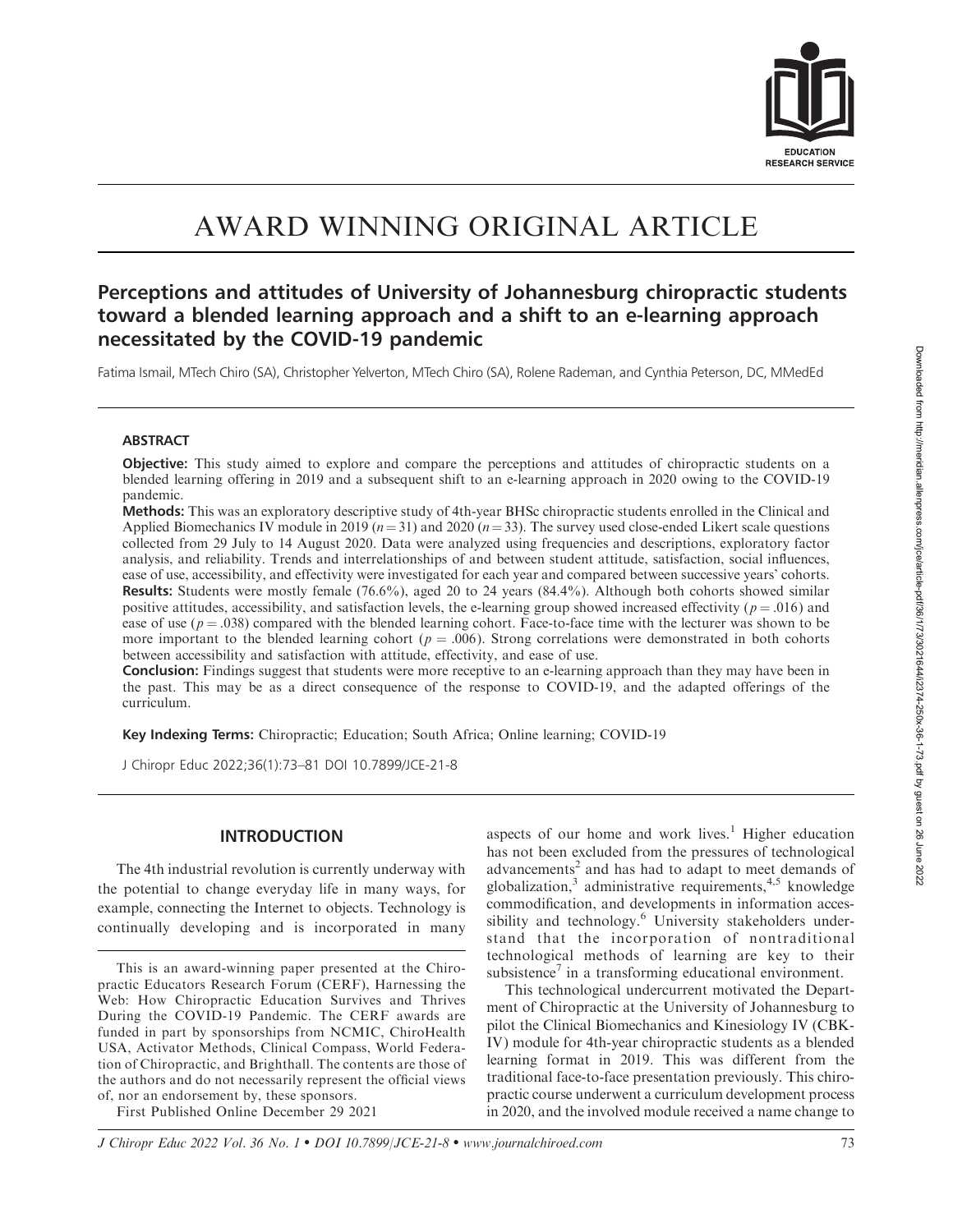Clinical and Applied Biomechanics IV (CAB-IV), while content remained unchanged. Blended learning, also known as hybrid learning,<sup>8</sup> was the selected approach owing to its perceived effectiveness $8-10$  resulting from the complementary combination of traditional face-to-face contact sessions with online or e-learning components. $9,11-13$  This dual structure allowed students to use technology without sacrificing social interaction with peers and lecturers,  $9,14$ minimizing the effects of psychological distance.<sup>14,15</sup> The incorporation of blended learning into a course presented its own set of obstacles ranging from access to reliable equipment and the Internet<sup>11</sup> to uneasiness with students' understanding the need for self-regulation and technological competence.8 Lecturers are the main influence on course satisfaction $11$  and need to be educated not only in their field of expertise, but in the technological components of blended learning, to provide the most efficient methods of education for their modules.<sup>8</sup>

A learner management system is designed as a support system for educational purposes to enrich the educational process<sup>16</sup> and provide a platform for different teaching methods.<sup>17</sup> Learner management systems are incorporated in blended learning because they can be used independently by students, are instructor led, are more focused on academics rather than the social component of education, and allow for self-evaluation and assessment.<sup>18</sup> Learner management systems are used for multiple purposes including, but not limited to, content sharing, scheduling, discussion forums, course management, and student tracking (such as attendance, online grading, assessments, and questionnaires).<sup>16,17,19</sup> Blackboard (Blackboard Inc, Providence Equity Partners, Washington, DC, USA), an online closed-source learner management system,  $16$  is the platform used by the University of Johannesburg. The Blackboard learner management system allows instruction, assessment, and communication between student and lecturer in a controlled and convenient environment with content that is controlled by the lecturer or instructor.<sup>20</sup>

The novel coronavirus 2019 (COVID-19), an infectious respiratory disease caused by SARS-Cov2, was declared a pandemic by the World Health Organization on 11 March 2020.<sup>21</sup> South Africa reported its first case of COVID-19 on 5 March 2020. The South African president declared a national state of disaster on 15 March 2020 followed by a national lockdown 8 days later, which was further extended by another 5 weeks. This lockdown imposed a complete shutdown of the economy with the exception of essential services.<sup>22</sup> Universities were not spared and were no longer able to continue on-site or face-to-face operations. The 2019 CBK-IV blended learning module saw an abrupt necessitated shift to a complete e-learning format as a direct result of the COVID-19 response.

The transformation of the CBK-IV module from a traditional face-to-face format to blended learning and then finally to an e-learning module highlighted the need for evaluation of its implementation and effectiveness to determine its overall success, with consideration to the impact of the COVID-19 pandemic on the module. Therefore, the purpose of this study was to evaluate and determine in the form of quantitative feedback from

students, their perceptions and attitudes toward the module. This input is crucial in order to make improvements and enhance student satisfaction, $2<sup>3</sup>$  as well as to provide further insights on how to navigate higher education in the ''new normal'' defined globally by the COVID-19 pandemic.

## **METHODS**

Approval for this study was received by the University of Johannesburg Faculty of Health Sciences Higher Degrees Committee, Research Ethics Committee (REC-01-04-2019), and the head of the Chiropractic Department. The study was done at the University of Johannesburg in the Department of Chiropractic situated on the Doornfontein campus in Johannesburg, South Africa. This explorative, quantitative, and descriptive study was based on a non-probability, voluntary response sampling strategy.<sup>24</sup>

The sample for this study was specific to the 4th-year (BHSc) and 5th-year (MHSc) chiropractic students that were enrolled for the module Clinical Biomechanics and Kinesiology IV in 2019 and Clinical and Applied Biomechanics IV in 2020, respectively. The classes of 2019 and 2020 were selected to pilot a blended learning version of the module. Both the 2019 and 2020 students in this module had to be included because of the small number of students per year. However, there was a necessitated shift from this blended learning module to an e-learning offering as a direct result of the COVID-19 pandemic in 2020. Therefore, this study was only applicable to the students that completed this module in 2019 and 2020 to determine their perceptions and attitude to both the blended and e-learning approaches. There were 64 students enrolled in these modules: 31 students from the 2019 cohort and 33, from the 2020 cohort.

The questionnaire used was adapted by the researchers based on 3 other studies. $\frac{11,23,25}{11,23,25}$  The questionnaire consisted of 2 sections: section A on demographic data (age, gender, year of completion, and economic status) and section B on blended and e-learning content arranged on a close-ended Likert scale ranging from ''1, strongly disagree" to "5, strongly agree." It took from 15 to 20 minutes to complete. Section B was divided into 6 subscales: attitude, social influences, effectivity, accessibility, ease of use, and satisfaction. The questionnaire is included in Appendix A.

The ''attitude'' subscale explored the attitudes of students toward the blended and e-learning approach, including if the approach was well perceived and time efficient. Social influences focused on the importance of face-to-face classes, peer interactions, motivation to complete online content, and work–school–family balance. The focus in the "effectivity" subscale was largely on preference for online learning and blended learning over traditional learning. Online learning can have many technical challenges, and the assistance to those challenges directly affects the effectivity of blended or e-learning modules. Accessibility referred to the access to the Internet, content, and clarifying whether there were any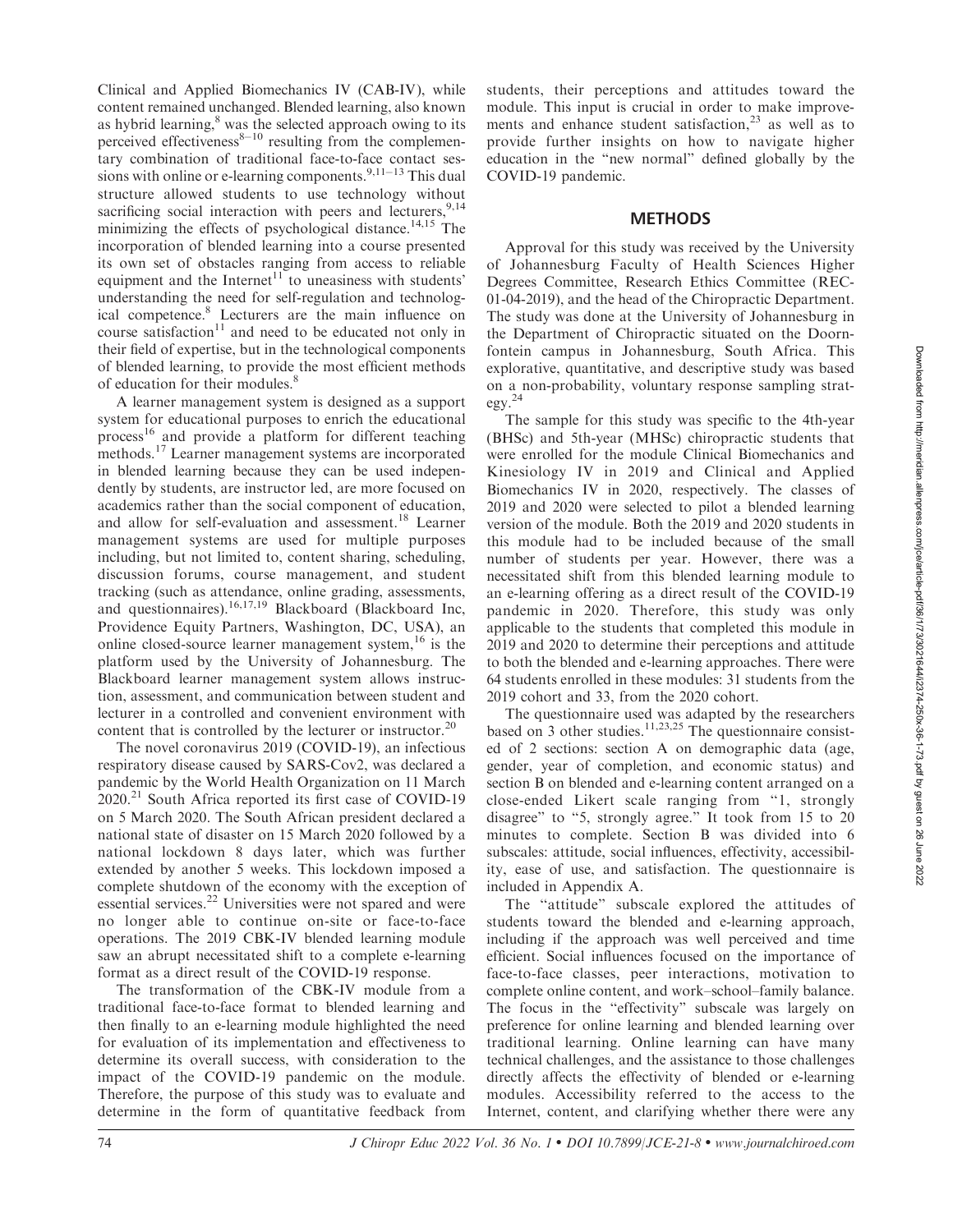technical issues regarding blended and e-learning. The "ease of use" subscale involved the learner management system Blackboard and general technological skills. Because student satisfaction is an important component to the success of any module, the ''satisfaction'' subscale was fundamental in this research study and explored the willingness of students to make use of blended and elearning modes. A pilot study was performed with the 2020 MHSc chiropractic students to determine if the questionnaire was easily understandable.

Relevant lecturers were contacted to obtain permission to distribute the questionnaires at the end of scheduled lecture times for the selected sample students. The researcher approached each class, explained the process of the study, and highlighted the anonymity of the study. The researcher explained that the study was completely voluntary and answered any questions that the participants may have had. Two boxes, one marked ''questionnaire'' and the other marked ''consent'' were placed in the lecture room. Each box was color coordinated with the relevant set of pages. The researcher then left the lecturing venue to allow the students to read and complete the information letter, consent form, and questionnaire. Students were asked to place the forms in the relevant boxes upon completion. Students were advised to place unfilled forms into the boxes if they chose not to participate. Collection took place from 29 July to 14 August 2020. Students completed the questionnaire upon returning to the university once the lockdown was lifted and the module was completed in full.

Descriptive statistics were analyzed for each question, including means, standard deviations, medians, modes, minimums, and maximums. Factor analysis was performed, and reliability was determined on the Likertscale–based items. Descriptive statistics were calculated on the identified and finalized scales and factors. Tests for normality were performed using the Shapiro-Wilk test because the final sample size included more than 50 participants. A comparison was then conducted between the 2019 and 2020 cohorts using the Mann-Whitney U test because the data were not normally distributed. The SPSS version 26.0 software program (Statistical Product and Service Solutions, IBM, Armonk, NY, USA) was used for data analysis.

## RESULTS

### Demographic Data

The collected data indicated that 84.4% ( $n = 54$ ) of the sample students were between the ages of 20 and 24 years. The balance of the sample consisted of 12.5%  $(n = 8)$ students aged 25–29 years and 3.1%  $(n = 2)$  students aged 30–34 years. Female students were the majority at 76.6%  $(n = 49)$ . The 2019 cohort consisted of 48.4%  $(n = 31)$  of the total sample, while  $51.6\%$  ( $n = 33$ ) of the sample completed the module in 2020. In terms of economic status, 4.7% ( $n = 3$ ) of the sample identified themselves as below average, 75% ( $n = 48$ ) as middle class, and 20.3% (*n*  $=$  13) as above average.

## Internal Consistency

Due to the use of an adapted questionnaire, each subscale was assessed for internal consistency. A subscale is deemed reliable or internally consistent if the Cronbach's alpha is a score of  $0.700$  or higher.<sup>26,27</sup> The following subscales showed satisfactory reliability with Cronbach's alpha values: attitude with 5 items (0.852), effectivity with 5 items (0.800), accessibility with 5 items (0.885), ease of use with 3 items (0.740), and satisfaction with 5 items (0.867). The subscale ''social influences'', with 3 items, proved to be unreliable as a standalone subscale, with a Cronbach's alpha value of  $-0.121$ . The items listed under the subscale ''social influences'' were still included; however, they were discussed separately to identify any possible trends and comprised ''blended learning improved interaction with my classmates," "face-to-face time with my lecturer is important,'' and ''blended learning allows a better work–school–family balance.''

#### **Subscales**

Six subscales were investigated: attitude, social influences, effectivity, accessibility, ease of use, and satisfaction. Table 1 represents the number and percentage distribution of responses, ranging from ''strongly disagree'' to ''strongly agree,'' in the total sample for each subscale. Table 2 presents the mean, median, and standard deviation for each subscale in the 2019 blended and 2020 e-learning cohorts.

Due to the small sample size, the abnormal distribution of the data, and the outliers, comparisons could not be performed on age, gender, and economic status.

Statistically significant differences were noted between the 2019 blended and 2020 e-learning student cohorts for the following subscales: effectivity ( $p = .016$ ), ease of use (p  $=$  .038), and "face-to-face time with my lecturer is important" ( $p = .006$ ) from the "social influences" subscale. Attitude ( $p = .184$ ), accessibility ( $p = .134$ ), satisfaction ( $p = .064$ ), "blended learning improved interaction with my classmates" ( $p = .124$ ), and "blended learning allows a better work–school–family balance" ( $p =$ .149) from the ''social influences'' subscale all lacked any statistically significant differences between the 2 cohorts.

#### Correlation Analysis

Due to the small sample size, Spearman rank correlation test was performed to determine if there was any correlation between the different subscales. This analysis was conducted separately for the 2019 blended cohort and the 2020 e-learning cohort.

#### 2019 Blended Learning Cohort

There was a strong positive monotonic correlation between the subscale ''accessibility'' and the following: attitude ( $r_s = 0.623$ ,  $n = 31$ ,  $p = .000$ ); "blended learning allows for a better work-school-family balance" ( $r_s$  = 0.575,  $n = 31$ ,  $p = .001$ ); effectivity ( $r_s = 0.765$ ,  $n = 31$ ,  $p =$ .000); ease of use  $(r_s = 0.550, n = 31, p = .001)$ ; and satisfaction ( $r_s = 0.637$ ,  $n = 31$ ,  $p = .000$ ).

The subscale "satisfaction" also showed a strong positive monotonic correlation with the following: attitude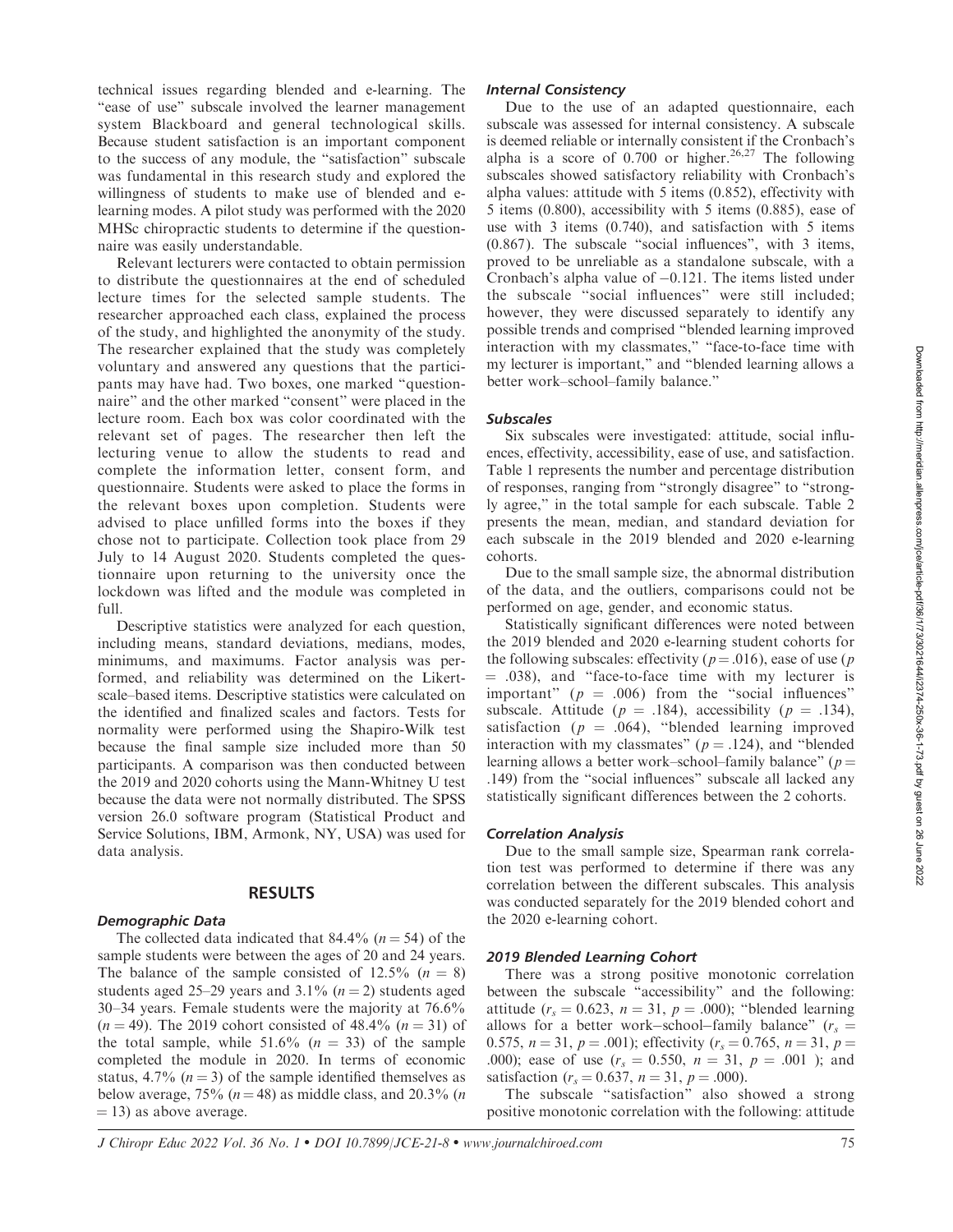## Table 1 - Responses per Subscale for the Total Sample

| <b>Subscale and Items</b>                                                                             | <b>Strongly</b><br><b>Disagree</b> | <b>Disagree</b> | <b>Neutral</b> | Agree     | <b>Strongly</b><br>Agree | <b>Total</b> |
|-------------------------------------------------------------------------------------------------------|------------------------------------|-----------------|----------------|-----------|--------------------------|--------------|
| Attitude                                                                                              |                                    |                 |                |           |                          |              |
| I am in favor of incorporating blended learning<br>to my course.                                      | 1(1.6)                             | 1(1.6)          | 6(9.4)         | 21 (32.8) | 35 (54.7)                | 64 (100)     |
| Blended learning has deepened my interest in<br>the subject.                                          | 1(1.6)                             | 3(4.7)          | 17(26.6)       | 27(42.2)  | 16(25)                   | 64 (100)     |
| Blended learning made the subject enjoyable.                                                          | 1(1.6)                             | 2(3.1)          | 9(14.1)        | 32 (50)   | 20(31.3)                 | 64 (100)     |
| I had enough motivation to complete the online<br>content in an appropriate amount of time.           | 4(6.3)                             | 9(14.1)         | 14(21.9)       | 20(31.3)  | 17(26.6)                 | 64 (100)     |
| I prefer using technology to help me study.                                                           | 1(1.6)                             | 2(3.1)          | 15(23.4)       | 23 (35.9) | 23 (35.9)                | 64 (100)     |
| Social influences                                                                                     |                                    |                 |                |           |                          |              |
| Blended learning improved interaction with my<br>classmates.                                          | 9(14.1)                            | 19 (29.7)       | 21 (32.8)      | 10(15.6)  | 5(7.8)                   | 64 (100)     |
| Face-to-face time with my lecturer is important.                                                      | 0(0)                               | 1(1.6)          | 13(20.3)       | 17(26.6)  | 33 (51.6)                | 64 (100)     |
| Blended learning allows a better work-school-<br>family balance.                                      | 3(4.7)                             | 0(0)            | 14 (21.9)      | 17(26.6)  | 30(46.9)                 | 64 (100)     |
| Effectivity                                                                                           |                                    |                 |                |           |                          |              |
| Studying for tests was easier because of<br>blended learning.                                         | 1(1.6)                             | 3(4.7)          | 12 (18.8)      | 26(40.6)  | 22(34.4)                 | 64 (100)     |
| Blended learning made my course more time<br>efficient.                                               | 1(1.6)                             | 0(0)            | 4(6.3)         | 23 (35.9) | 36 (56.3)                | 64 (100)     |
| Blended learning is more effective than<br>traditional in-class delivery.                             | 5(8.2)                             | 6(9.8)          | 17 (27.9)      | 17 (27.9) | 16(26.2)                 | 61 (100)     |
| The online content was presented well.                                                                | 0(0)                               | 0(0)            | 4(6.3)         | 20(31.3)  | 40(62.5)                 | 64 (100)     |
| The online content was easy to understand.                                                            | 0(0)                               | 0(0)            | 3(4.7)         | 23 (35.9) | 38 (59.4)                | 64 (100)     |
| Accessibility                                                                                         |                                    |                 |                |           |                          |              |
| I received adequate technical assistance.                                                             | 1(1.6)                             | 4(6.3)          | 16(25.0)       | 24(37.5)  | 19 (29.7)                | 64 (100)     |
| No information was lost with the blended<br>learning approach.                                        | 3(4.7)                             | 5(7.8)          | 8(12.5)        | 25 (31.9) | 23 (35.9)                | 64 (100)     |
| Internet access was NOT an issue for me.                                                              | 2(3.1)                             | 5(7.8)          | 9(14.1)        | 20(31.3)  | 28 (43.8)                | 64 (100)     |
| I was able to access the online content without<br>any technical problems.                            | 1(1.6)                             | 5(7.8)          | 8(12.5)        | 21 (32.8) | 29 (45.3)                | 64 (100)     |
| My personal devices (cell phone, tablet, and<br>laptop) helped me with my blended learning<br>module. | 0(0)                               | 1(1.6)          | 4(6.3)         | 17(26.6)  | 42 (65.6)                | 64 (100)     |
| Ease of use                                                                                           |                                    |                 |                |           |                          |              |
| I found Blackboard easy to use.                                                                       | 1(1.6)                             | 1(1.6)          | 6(9.4)         | 30(46.9)  | 26(40.6)                 | 64 (100)     |
| Blackboard is a convenient source of<br>information on study material.                                | 1(1.6)                             | 1(1.6)          | 9(14.1)        | 24(37.5)  | 29 (45.3)                | 64 (100)     |
| I find blended learning more convenient than<br>face-to-face learning.                                | 3(4.7)                             | 12 (18.8)       | 13 (20.3)      | 19 (29.7) | 17 (26.6)                | 64 (100)     |
| Satisfaction                                                                                          |                                    |                 |                |           |                          |              |
| I prefer to receive information via Blackboard.                                                       | 2(3.1)                             | 2(3.1)          | 8(12.5)        | 24 (37.5) | 28 (43.8)                | 64 (100)     |
| My computer skills have improved because of<br>this course.                                           | 2(3.1)                             | 5(7.1)          | 18 (28.1)      | 18 (28.1) | 21 (32.8)                | 64 (100)     |
| I am willing to take another course using the<br>blended learning delivery mode.                      | 1(1.6)                             | 2(3.1)          | 9(14.1)        | 18 (28.1) | 34 (53.1)                | 64 (100)     |
| I am satisfied enough with this blended<br>learning module to recommend it to others.                 | 1(1.6)                             | 2(3.1)          | 10(15.6)       | 21 (32.8) | 30 (46.9)                | 64 (100)     |
| I understood the content better because of the<br>blended learning approach.                          | 1(1.6)                             | 5(7.8)          | 27 (42.2)      | 17(26.6)  | 14 (21.9)                | 64 (100)     |

Data are presented as n (%).

 $(r_s=0.806, n=31, p=.000)$ ; "blended learning allows for a better work-school-family balance" ( $r_s = 0.622$ ,  $n = 31$ , p  $(1.000)$ ; effectivity ( $r_s = 0.746$ ,  $n = 31$ ,  $p = .000$ ); accessibility  $(r_s = 0.637, n = 31, p = .000)$ ; and ease of use  $(r_s = 0.741, n =$  $31, p = .000$ ).

## 2020 E-Learning Cohort

A strong positive monotonic correlation between the subscale ''accessibility'' and the following was shown: attitude ( $r_s = 0.581$ ,  $n = 33$ ,  $p = .000$ ); "blended learning allows for a better work-school-family balance" ( $r_s$  =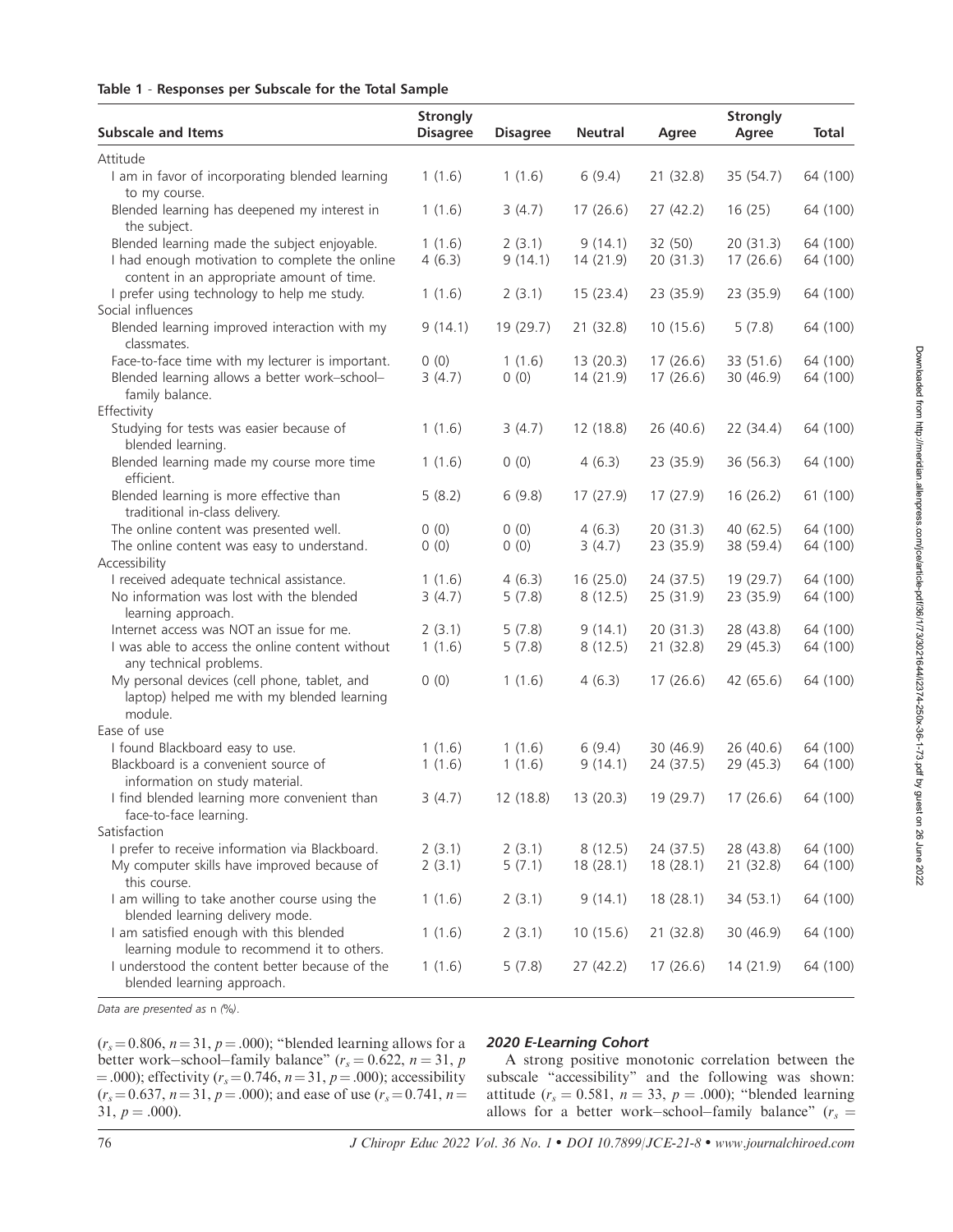Table 2 - Measures of Central Tendency for All Subscales in the 2019 Blended and 2020 E-Learning Cohorts

| <b>Subscales</b> | Year  | N  | Mean  | <b>Median</b> | $+/-$ 1 SD |
|------------------|-------|----|-------|---------------|------------|
| Attitude         | 2019  | 31 | 3.839 | 4.000         | 0.835      |
|                  | 2020  | 33 | 4.103 | 4.200         | 0.669      |
|                  | Total | 64 | 3.975 | 4.000         | 0.759      |
| Effectivity      | 2019  | 31 | 4.031 | 4.200         | 0.664      |
|                  | 2020  | 33 | 4.418 | 4.600         | 0.551      |
|                  | Total | 64 | 4.230 | 4.200         | 0.634      |
| Accessibility    | 2019  | 31 | 3.961 | 4.000         | 0.886      |
|                  | 2020  | 33 | 4.248 | 4.400         | 0.730      |
|                  | Total | 64 | 4.109 | 4.200         | 0.815      |
| Ease of Use      | 2019  | 31 | 3.785 | 4.000         | 0.863      |
|                  | 2020  | 33 | 4.212 | 4.333         | 0.671      |
|                  | Total | 64 | 4.005 | 4.000         | 0.793      |
| Satisfaction     | 2019  | 31 | 3.800 | 3.800         | 0.900      |
|                  | 2020  | 33 | 4.200 | 4.400         | 0.630      |
|                  | Total | 64 | 4.006 | 4.000         | 0.792      |

0.443,  $n = 33$ ,  $p = .010$ ); effectivity ( $r_s = 0.650$ ,  $n = 33$ ,  $p =$ .000); ease of use  $(r_s = 0.580, n = 33, p = .000)$ ; and satisfaction ( $r_s = 0.482$ ,  $n = 33$ ,  $p = .005$ ).

Similar to the 2019 cohort, the subscale ''satisfaction'' also showed a strong positive monotonic correlation with the following subscales: attitude ( $r_s = 0.791$ ,  $n = 33$ ,  $p =$ .000); ''blended learning allows for a better workschool–family balance" ( $r_s = 0.464$ ,  $n = 33$ ,  $p = .007$ ); "face-to-face time with my lecturer is important" ( $r_s$  = 0.765,  $n = 33$ ,  $p = .002$ ); effectivity ( $r_s = 0.521$ ,  $n = 33$ ,  $p =$ .002); accessibility ( $r_s = 0.482$ ,  $n = 33$ ,  $p = .005$ ); and ease of use  $(r_s = 0.664, n = 33, p = .000)$ .

## **DISCUSSION**

The 4th-year BHSc (2020) and MHSc (2019) chiropractic students at the University of Johannesburg demonstrated positive perceptions to a pilot blended learning module. Additionally, the sudden shift to an e-learning approach was also well perceived. While both approaches were well received overall, there were significant similarities and differences noted between the student cohorts that were possibly influenced by the circumstances associated with the COVID-19 pandemic. Similar inclinations were noted in the students' attitudes, as well as accessibility and satisfaction levels, while differences were apparent with increased ease of use and effectivity experienced by the e-learning cohort. The amount of face-to-face time with the lecturer, while important to both groups, was deemed more important by the blended learning cohort.

Students frequently look for shortcuts with regard to learning, which suggests that if students are provided with possibilities to facilitate their knowledge acquisition, they will have positive attitudes.<sup>18</sup> Students are under pressure with module workloads and high-performance expectations in their theoretical and practical modules and thus attempt to find ways to alleviate these pressures.<sup>18</sup> Therefore, if the student perceives a learning approach as more effective than traditional techniques, the student may form a more positive attitude toward that approach. The

success of blended learning largely relies on the student's attitude, which will go on to impact their expectations and ultimately their satisfaction.<sup>23</sup> By creating positive attitudes among students, educators may influence students' levels of satisfaction with the learning approach.<sup>23</sup> Similarly, a student's satisfaction with a learning approach will have an influence on their attitude about future opportunities for the same type of learning approach.<sup>23</sup>

The reliable access to technology is a strong influencing factor in student satisfaction with blended and e-learning.<sup>11</sup> However, access to technology is not the only factor to consider when discussing student satisfaction with regards to technology. Blended learning and e-learning use different presentation programs, learner management systems, and communication techniques. Students must be comfortable using these programs for them to excel in their studies. It is mentioned that economic, social, and cultural influences all impact the student's degree of digital literacy and that the immediate presence of technological equipment does not directly influence the degree of digital literacy.<sup>10</sup> Digital literacy is a necessity in modern education and can prove to be a hindrance in the effectivity of blended learning or e-learning if a student cannot operate the necessary technology. Considering the relative ages of the students in the current study, they were comfortable with technology and may experience less technological hindrances than older generations.<sup>8</sup>

Multiple items affect student satisfaction, including performance of the lecturer, proper feedback from the lecturer, access to technology, and student performance. Student satisfaction is a critical factor in the success of the blended learning approach<sup>11,12,23</sup> and directly influences a student's level of motivation. Overall satisfaction of the students is largely dependent on lecturer performance.<sup>11</sup> Lecturer feedback and motivation skills positively enhanced students' satisfaction. The availability of technical support may present as a disadvantage of blended learning, influencing students' satisfaction levels adversely.<sup>11</sup> When comparing levels of satisfaction between blended learning and traditional learning, blended learning showed increased satisfaction rates.<sup>9,15,28</sup> This preference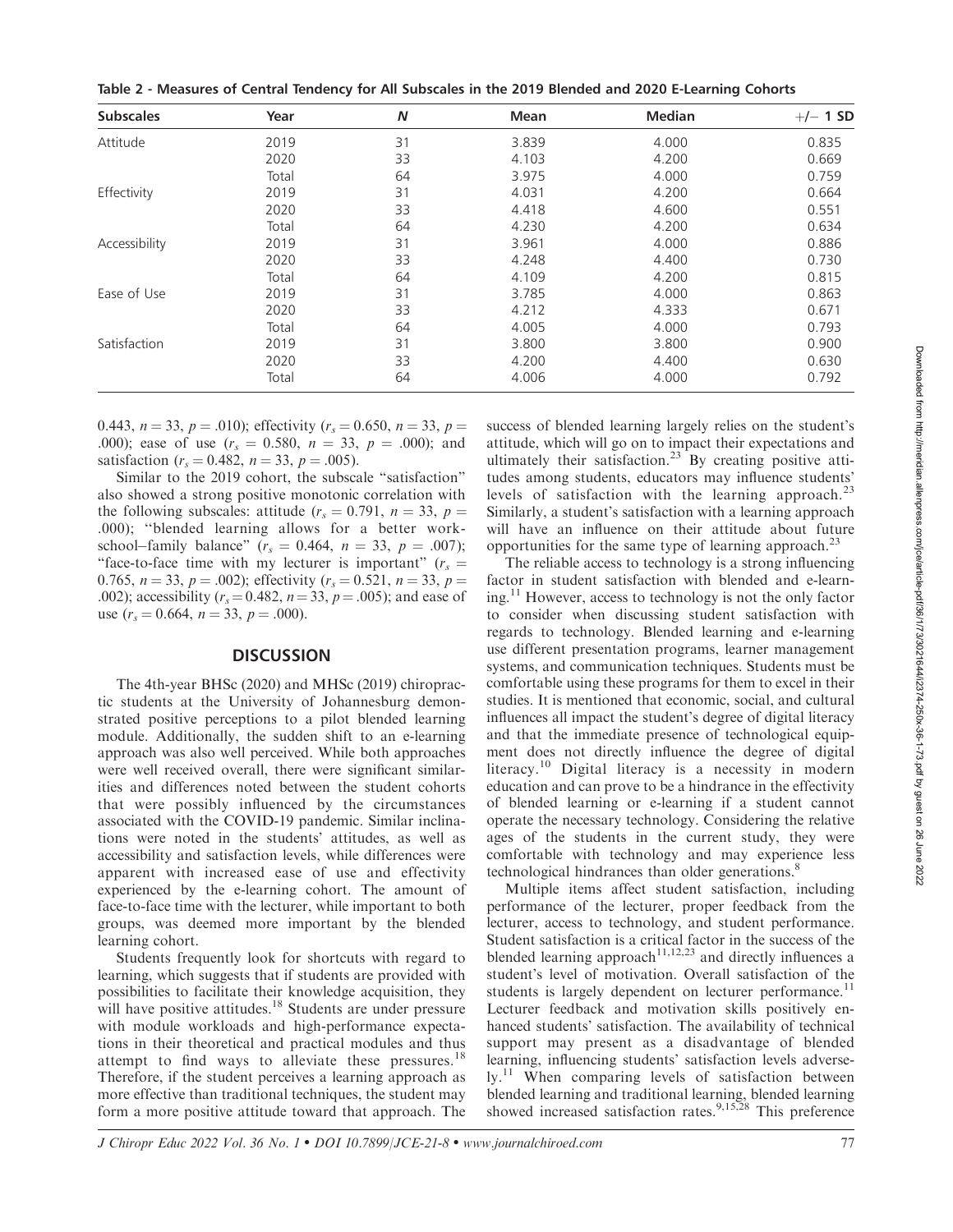for blended learning may be due to many reasons, including learning flexibility with regards to style of learning and time flexibility, less interruptions during lectures, and less digression from the topic at hand.

There is an overwhelming preference of students toward blended learning over e-learning in the literature, mainly owing to the lack of social interaction with e-learning.<sup>29–35</sup> However, the students in this study did not show significant partiality to blended learning and presented results inconsistent with the vast literature supporting blended learning as the superior approach. The students in this study had similar inclinations regarding attitude, accessibility, and satisfaction in both the blended learning and e-learning approaches. The attitudes of this student sample toward e-learning may be idiosyncratic because of the influence of the COVID-19 pandemic, where students were cognizant of the need to continue with teaching and learning virtually irrespective of the mode used and their previous reservations. These findings may have been influenced by the small sample size, which was predominantly female in this study. Female students have shown statistically significant support for the e-learning portal when compared with male students.<sup>36</sup>

An important factor to consider for the success of blended learning and the ease of use is the learning management system used and students' familiarity thereof.<sup>23</sup> The students in the current study received training in their 1st year of studies on how to use Blackboard. Learner management systems serve to support, enrich, and improve the quality of education<sup>16</sup> and provide a convenient location for students to access relevant resources related to their studies, at any time provided there is Internet access.11,16,17,19 Initial face-to-face interaction influences the use and engagement in learner management systems among students. Likewise, the use of a learner management system will influence subsequent face-to-face learning by functioning as an effective managerial factor.<sup>18</sup> A research study on students' perceptions of blended learning investigated the ease of use of the learner management system, Moodle (Moodle Pty Ltd, West Perth, WA). In this study, students indicated that they strongly agreed that their learner management system was easy to use.<sup>23</sup> When the convenience of blended learning was compared with that of traditional learning in a study by Ja'ashan,<sup>25</sup> neither blended learning nor traditional learning proved superior. $25$  Most students in the current study agreed that Blackboard was easy to use and indicated that both blended learning and e-learning were indeed more convenient than traditional learning, contrary to the results shown in the study by Ja'ashan.<sup>2</sup>

Institutional limitations prevented any form of assessment proctoring in both the blended and e-learning cohorts in this study. One would assume that this lack of assessment monitoring may have positively impacted the students' preference to the online environment, and this would warrant further investigation in the context of this sample. However, other studies where proctoring systems were used showed that while students comprehend the importance of proctoring systems to maintain assessment integrity, they were averse to the environmental and psychological aspects related to a proctoring system.37,38 Students in the Kharbat and Abu Daabes study<sup>38</sup> were not satisfied with the proctoring system and would not choose to use it if they had the opportunity.

Students in 2 other studies indicated that blended learning was as effective as traditional learning when comparing knowledge and skill acquisition and concluded that blended learning was less stressful for students.23,25 Possible reasons why students may perceive blended and e-learning to be effective are the flexibility they offer and the accommodations for diverse student learning styles, further supporting effectivity.<sup>14</sup> This is supported by a study by Law and  $Geng<sup>9</sup>$  that states that students have more flexibility in deciding when to engage in learning activities, which could be an influencing factor in the overall effectivity of blended learning. The flexibility of blended and e-learning may contribute to the concept of ''perceived effectivity,'' where students do not necessarily need improved learning outcomes with blended and e-learning to consider the methods effective; students merely need to feel it is more effective to influence their attitude and satisfaction toward both approaches.8,10 Another study by Abou Naaj, Nachouki, and Ankit, $11$  in contradiction, found that their students believed that blended learning was less effective than traditional learning. This outcome may be because the study was done in 2012 when technology and online teaching methods were less advanced. Effective blended and e-learning is largely dependent on the active engagement of students and lecturers with the content, implying that students and lecturers need to be actively involved and taking responsibility for their education.<sup>14</sup> Students must be informed of the expectations of any blended or e-learning approach. Social and cultural differences may also have an influence on students perceived effectivity.

Interaction between students and lecturers is tantamount in any learning environment<sup>9</sup>, and face-to-face contact is one of the most influential aspects to the success of blended learning because students are reassured of their progress by such contact.<sup>14</sup> It was evident in this study sample that while both student cohorts valued face-to-face time with their lecturer and peers, the 2019 blended learning cohort showed an increased preference for faceto-face contact when compared with the 2020 e-learning cohort. An introductory face-to-face lecture is crucial to support students through the blended learning approach<sup>8</sup> but does not negatively impact learning performance.<sup>9,18</sup> Both the 2019 and the 2020 student cohorts received an introductory face-to-face session with their lecturer. The subscale "social influences," with 3 items, proved to be unreliable as a standalone subscale possibly because students may value different social influences, such as lecturer, peer, or family influences differently based on personal preference. The difference in preference between the 2019 and 2020 cohorts is likely owing to the restrictions of the COVID-19 pandemic, where students had no option but to continue independent of any face-to-face contact, while the 2019 students had the expectation of intermittent face-to-face contact.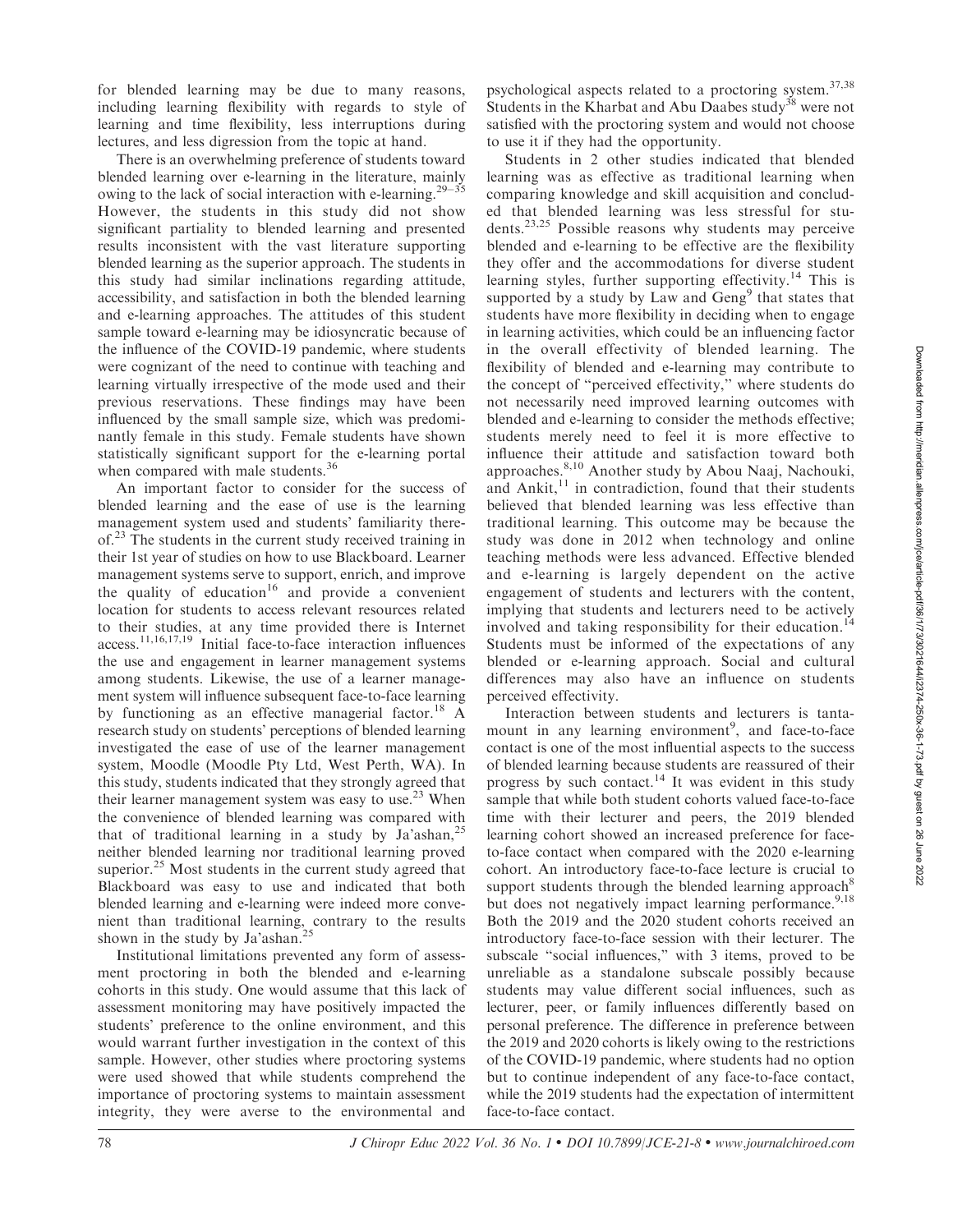The results found and conclusions made in this study are unique to the student sample and the period in which the study was done, that is, the chiropractic students during the COVID-19 pandemic in South Africa. The study showed distinct trends, but further investigation is warranted on other student samples during the COVID-19 pandemic to determine if the presence of the pandemic has an influence on students' perceptions and attitudes to blended and e-learning.

## Limitations

Owing to the limited sample size, statistical analysis of gender and age comparisons were not possible. Most participants in this study were female, thus data may have lacked male influence. The long-term attitudes and perceptions of blended and e-learning were not investigated in this study. The subscale ''social influences'' did not show internal consistency. The module discussed in this study was theoretical in nature, and thus, a practical context was not investigated. This study only reported on subjective data concerning the blended learning and elearning module. A correlation of the subjective data with objective data would provide further evidence about the effectiveness of blended and e-learning. It should be noted that this study compared blended learning with e-learning during the COVID-19 pandemic, producing results that may not be generalized to a comparison done under normal circumstances.

## **CONCLUSION**

The findings of this study indicated both similarities and differences between the 2 cohorts with an overall positive perception and attitude to both the blended learning and elearning approaches. Similarities were seen between the blended learning and the e-learning cohorts with paralleled attitudes, accessibility, and satisfaction levels in both approaches. Statistically significant differences were seen with increaesd effectivity and ease of use with the e-learning approach over the blended learning approach. It is interesting to note that while the e-learning cohort acknowledged the importance of face-to-face interaction with the lecturer and classmates, the blended learning cohort seemed more dependent on face-to-face time. Accessibility and student satisfaction were mostly influenced in a positive manner to the effectivity of the blended learning module for the 2019 cohort, while accessibility and student satisfaction were mostly influenced positively by student attitude in the 2020 cohort. These findings suggest that students are now more receptive to an e-learning approach, where they may not have been previously. This outcome may be a direct consequence of the academic responses required during the COVID-19 pandemic, and the adapted offerings of the curriculum.

## ACKNOWLEDGMENTS

The authors would like to acknowledge the University of Johannesburg Statistical Consulting Department for their instrumental role in this study.

## FUNDING AND CONFLICTS OF INTEREST

This study was funded by the University of Johannesburg. None of the authors of this article have any conflict of interests.

#### About the Authors

Fatima Ismail (corresponding author) is a lecturer in the Department of Chiropractic at the University of Johannesburg (John Orr Building, 7th Floor, University of Johannesburg, 55 Beit Street, Doornfontein, Johannesburg 2028, South Africa; fismail@uj.co.za). Christopher Yelverton is head of the Chiropractic Department at the University of Johannesburg (John Orr Building, 7th Floor, University of Johannesburg, 55 Beit Street, Doornfontein, Johannesburg 2028, South Africa; chrisy@uj.ac.za). Rolene Rademan is a chiropractic master's degree student in the Department of Chiropractic at the University of Johannesburg (John Orr Building, 7th Floor, University of Johannesburg, 55 Beit Street, Doornfontein, Johannesburg 2028, South Africa; rolenerademan@ gmail.com). Cynthia Peterson is a professor in the Department of Chiropractic at the University of Johannesburg (John Orr Building, 7th Floor, University of Johannesburg, 55 Beit Street, Doornfontein, Johannesburg 2028, South Africa; xraydcpeterson@yahoo.ca). This article was received May 10, 2021, revised April 23, 2021, and accepted June 8, 2021.

#### Author Contributions

Concept development: FI. Design: FI. Supervision: FI, CP. Data collection/processing: RR. Analysis/interpretation: FI, CY. Literature search: FI, RR. Writing: FI, RR, CY. Critical review: FI, CP, CY.

- 2022 Association of Chiropractic Colleges

## **REFERENCES**

- 1. Baines D, Nørgaard LS, Babar ZU, Rossing C. The fourth industrial revolution: will it change pharmacy practice? Res Social Adm Pharm. 2020;16(9):1279– 1281. doi:10.1016/j.sapharm.2019.04.003
- 2. Altmann A, Ebersberger B. Universities in Change: Managing Higher Education Institutions in the Age of Globalization. New York, NY: Springer; 2012.
- 3. Meyer M, Bushney M, Ukpere W. The impact of globalisation on higher education: achieving a balance between local and global needs and realities. AJBM. 2011;5:6569–6578. doi:10.5897/AJBM11.205
- 4. Cloete N, Maassen P, Fehnel R. Transformation in Higher Education: Global Pressures and Local Realities. Higher Education Dynamics. New York, NY: Springer; 2006.
- 5. Cheung ACK, Yuen TWW, Yuen CYM, Cheng YC. Strategies and policies for Hong Kong's higher education in Asian markets: lessons from the United Kingdom, Australia, and Singapore. Int J Educ Manage. 2011;25(2):144-163. doi:10.1108/ 09513541111107579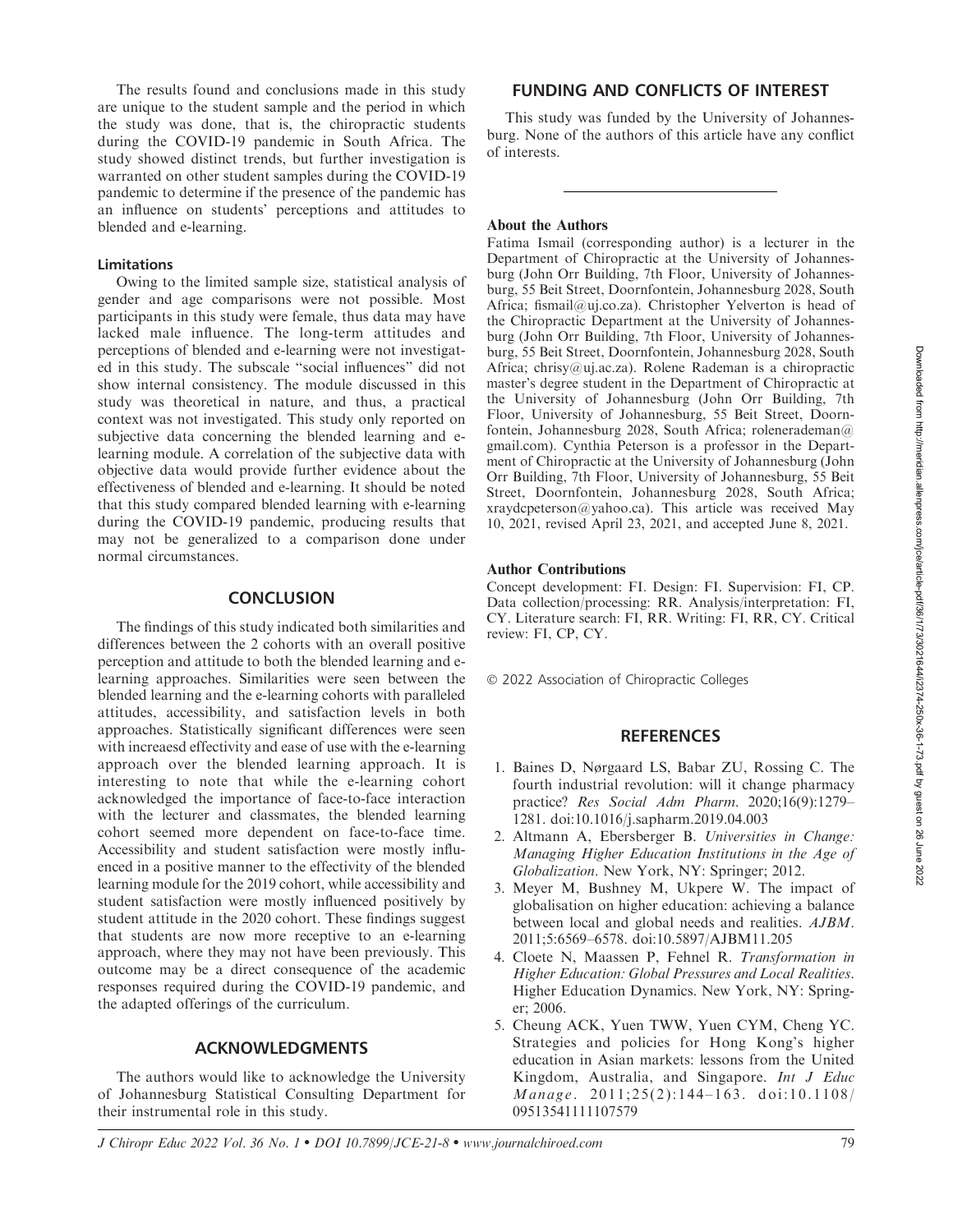- 6. Kankaanpää I, Isomäki H. Productization and commercialization of IT-enabled higher education in computer science: a systematic literature review. In: Baptista M, McPherson M, eds. Proceedings of the IADIS International Conference e-Learning 2013, IADIS Multi Conference on Computer Science and Information Systems, Prague, Czech Republic, 22–26 July 2013. Prague, Czech Republic: IADIS Press; 2013: 41–48.
- 7. Cheng YC, Cheung ACK, Yeun TWW. Development of a regional education hub: the case of Hong Kong. Int J Educ Manage. 2011;25(5):474–493. doi:10.1108/ 09513541111146378
- 8. Rasheed R, Kamsin A, Abdullah NA. Challenges in the online component of blended learning: a systematic review. Comput Educ. 2020;144:1–17. doi:10.1016/j. compedu.2019.103701
- 9. Law KMY, Geng S, Li T. Student enrollment, motivation and learning performance in a blended learning environment: the mediating effects of social, teaching, and cognitive presence. Comput Educ. 2019; 136:1–12. doi:10.1016/j.compedu.2019.02.021
- 10. Prasad PWC, Maag A, Redestowicz M, Hoe LS. Unfamiliar technology: reaction of international students to blended learning. Comput Educ. 2018;122:92-103. doi:10.1016/j.compedu.2018.03.016
- 11. Abou Naaj M, Nachouki M, Ankit A. Evaluating student satisfaction with blended learning in a gendersegregated environment. *J Inf Technol Educ*. 2012;11: 185–200. doi:10.28945/1692
- 12. Askar P, Altun A, Ilgaz H. Learner satisfaction on blended learning. E-leader Krakov. 2008. Accessed January 19, 2021. https://www.researchgate.net/ publication/241536195\_learner\_satisfaction\_on\_ blended learning
- 13. Li C, He J, Yuan C, Chen B, Sun Z. The effects of blended learning on knowledge, skills, and satisfaction in nursing students: a meta-analysis. Nurse Educ Today. 2019;82:51–57. doi:10.1016/j.nedt.2019.08.004
- 14. Garner R, Rouse E. Social presence connecting preservice teachers as learners using a blended learning model. Student Success. 2016;7(1):25–36. doi:10.5204/ ssj.v7i1.299
- 15. So H, Brush TA. Student perceptions of collaborative learning, social presence and satisfaction in a blended learning environment: relationships and critical factors. Comput Educ. 2008;51(1):318–336. doi:0.1016/j. compedu.2007.05.009
- 16. Hussein HB. Attitudes of Saudi universities faculty members towards using learning management system (Jusur). Turk Online J Educ Technol. 2011;10(2):43–53.
- 17. Adzharuddin N, Ling LH. Learning management system (LMS) among university students: does it work? Int J e-Educ e-Business e-Manage e-Learn. 2013;3(3):248–252. doi:10.7763/IJEEEE.2013.V3.233
- 18. Baragash RS, Al-Samarraie H. Blended learning: investigating the influence of engagement in multiple learning delivery modes on students' performance. Telematics Inform. 2018;35(7):2082–2098. doi:10.1016/ j.tele.2018.07.010
- 19. Cavus N, Zabadi T. A comparison of open source learning management systems. Procedia Soc Behav Sci. 2014;143:521–526. doi:10.1016/j.sbspro.2014.07.430
- 20. Boshielo A. The Impact of Blackboard-Learn as a Learning Management System (LMS) for University of Limpopo Students [master's thesis]. Limpopo, South Africa: University of Limpopo; 2014. Accessed January 18, 2021. https://www.researchgate.net/ publication/273868832\_The\_impact\_of\_blackboard\_ learn\_as\_a\_learning\_management\_system\_LMS\_for\_ University\_of\_Limpopo\_students\_2014
- 21. Marinoni G, van't Land H, Jensen T. The impact of COVID 19 on higher education around the world IAU Global Survey Report. 2020. Accessed January 18, 2021. https://www.iauaiu.net/IMG/pdf/iau\_covid19\_ and he survey report final may 2020.pdf
- 22. Arndt C, Davies R, Gabriel S, et al. Impact of Covid-19 on the South African Economy: An Initial Analysis. [eBook]. 2020. Accessed January 19, 2021. https://satied.wider.unu.edu/sites/default/files/pdf/SA-TIED-WP-111.pdf
- 23. Shantakumari N, Sajith P. A study of student's perceptions of blended learning in certificate courses of Gulf Medical University. Gulf Med J. 2014;3(2):183– 194.
- 24. Vehovar V, Toepoel V, Steinmetz S. Non-probability sampling. In: Wolf C, Joye D, Smith T, Fu Y-C, eds. The SAGE Handbook of Survey Methodology. Thousand Oaks, CA: SAGE; 2016:329–331.
- 25. Ja'ashan MMNH. Perceptions and attitudes towards blended learning for English courses: a case study of students at university of Bisha. English Lang Teach. 2015;8(9):40–50.
- 26. Bland JM, Altman DG. Cronbach's alpha. BMJ. 1997; 314(7080):572. doi:10.1136/bmj.314.7080.572
- 27. DeVellis R. Scale Development: Theory and Applications. Thousand Oaks, CA: SAGE; 2003.
- 28. DeLacey BJ, Leonard DA. Case study on technology and distance in education at the Harvard business school. J Educ Technol Soc. 2002;5(2):13–28.
- 29. McCutcheon K, O'Halloran P, Lohan M. Online learning versus blended learning of clinical supervisee skills with pre-registration nursing students: a randomised controlled trial. Int J Nurs Stud. 2018;82:30–39. doi:10.1016/j.ijnurstu.2018.02.005
- 30. Chen F, Wang T. Social conversation and effective discussion in online group learning. Educ Technol Res. 2009;57:587–612. doi:10.1007/s11423-009-9121-1
- 31. Seiver J, Troja A. Satisfaction and success in online learning as a function of the needs for affiliation, autonomy, and mastery. Distance Educ. 2014;35(1):90– 105. doi:10.1080/01587919.2014.891427
- 32. Rovai AP, Jordan HP. Blended learning and sense of community: a comparative analysis with traditional and fully online graduate courses. Int Rev Res Open Distance Learn. 2004;5(2):1–13. doi:0.19173/irrodl. v5i2.192
- 33. Perera I. What will users expect from virtual learning methods? A conceptual model to analyze future leaning